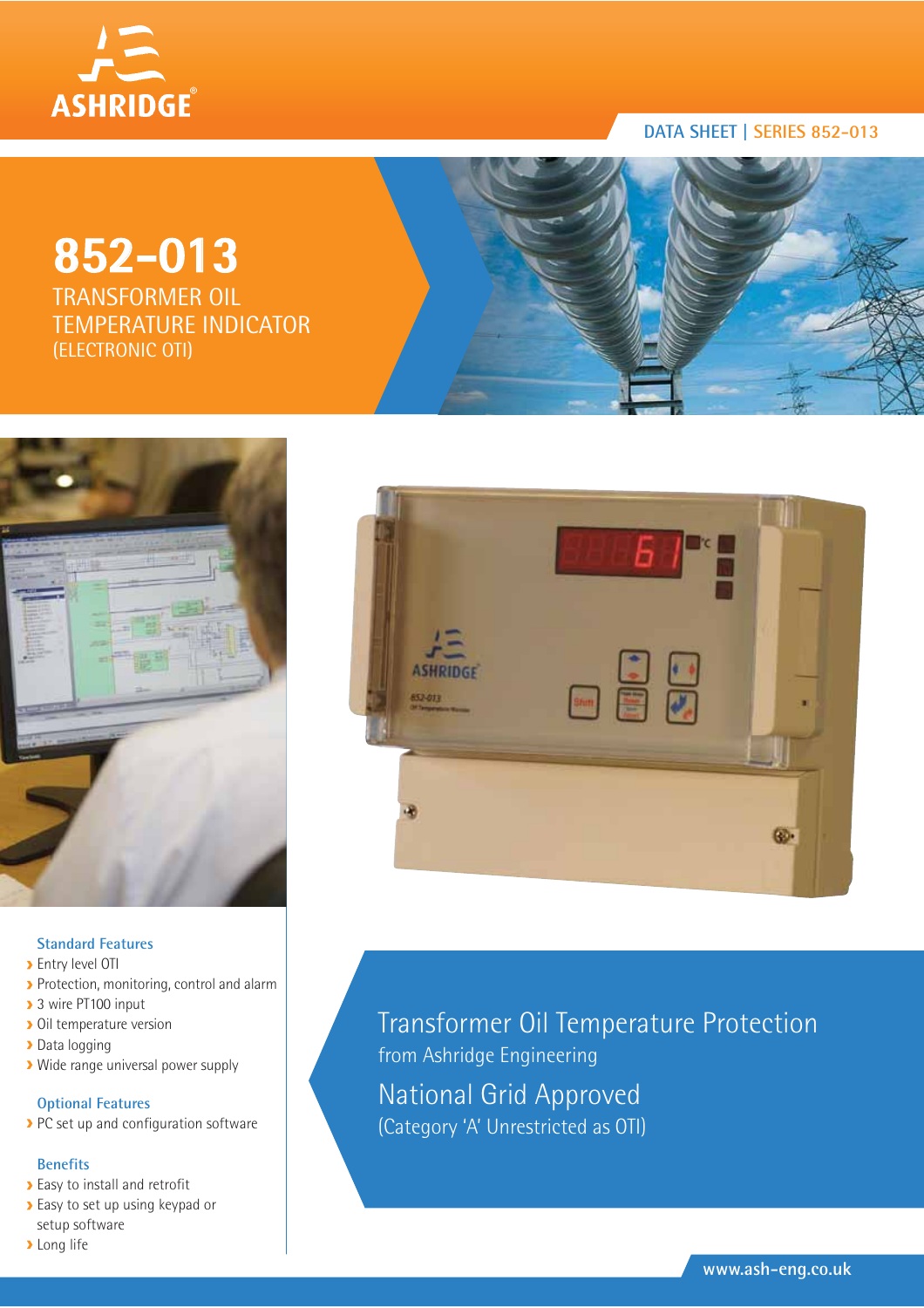



The 852-013 Oil Temperature Indicator is a high integrity protection, control and monitoring system for power transformers. This OTI is designed to ensure optimal asset life and protection for the transformer.

**T**he OTI continuously calculates and displays the oil temperature in the transformer. This is achieved by measuring the top oil temperature with a precision PT100 probe. This measurement is combined with Ashridge's algorithm based on the IEC354 standard to provide accurate oil temperatures.

#### **The 852-013 provides:**

- Relay outputs for alarm and trip functions
- Output for Internal system watchdog alarm
- · Precision, RMS electronics
- · High level Isolation
- SCADA outputs of Modbus RTU and DNP 3.0 available to connect to your SCADA system
- $\bullet$  IEC61850 ready
- User configurable analogue output
- Long life and proven reliability
- Easy set up and install with special relay check mode (Ramp mode)



#### **Data and Event Logging**

The 852-013 logs top oil temperatures every 30 minutes, as well as peak temperatures, system entries and power cycling.

#### **Software**

Ashridge's configuration software utility can be used to connect to any 852 Series WTI / OTI to read and edit parameter settings. The software also provides a "compare settings with template" facility, in addition to downloading the settings for incorporation into documentation or archiving.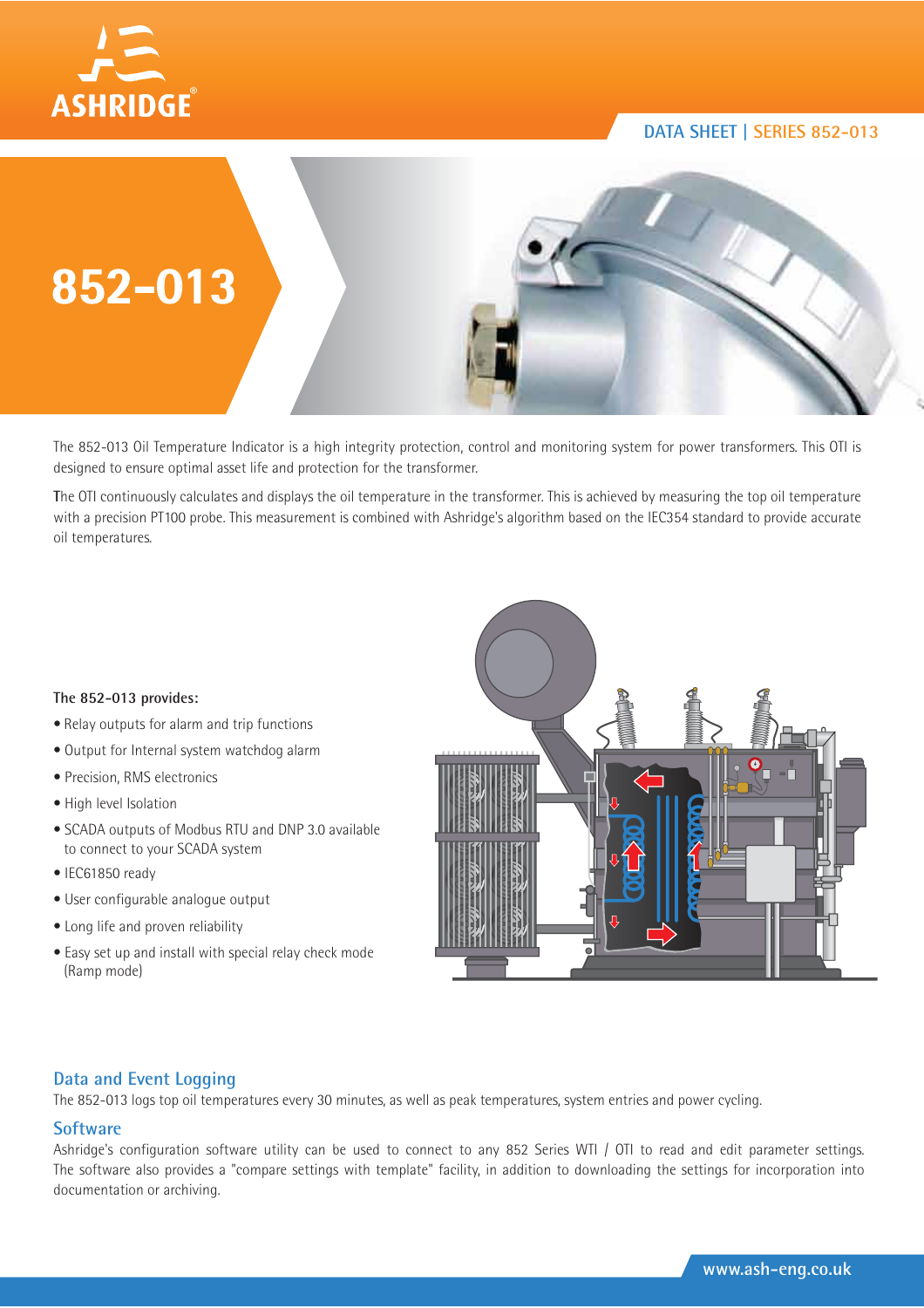

# **National Grid Approval**

(CATAGORY 'A' UNRESTRICTED AS OTI)



**Wall Mounted Version**

#### **Installation:**

The 852-013 has been designed for easy installation of new and also retrofit systems. The wide range switch mode power supply allows the 852-013 to be connected to a variety of input voltages automatically.

#### **Setting Up:**

The 852-013 is easily configured using the 5 key keypad on the front panel, with defined passwords for access to each section, maintaining security of settings. Non-volatile memory ensures that data is not lost in the event of power failure.

Alternatively, Ashridge's PC set up and configuration software utility can be used to connect to any 852 Series WTI / OTI to read and edit parameter settings. The software also provides a "compare settings with template" facility, in addition to downloading the settings for incorporation into documentation or archiving.

An easy to use, on site, dynamic teach mode facility ensures the fan and pump feedbacks are accurately calibrated.

| z<br>lith!<br>are constituted by any<br>the day class of the<br><b>Arrest St.</b><br><b>Alas</b><br>ran<br>u | <b>State</b><br>-<br><b>Bratt tracket, 15</b><br><b>WAS LIGHT</b><br><b>Gland</b><br>Mala<br><b>COLLE</b><br>.<br>m<br>Shiel large 1.9 - Longin<br><b>STATE</b><br>The Corporation<br>77.<br>2.99 |
|--------------------------------------------------------------------------------------------------------------|---------------------------------------------------------------------------------------------------------------------------------------------------------------------------------------------------|
| <b>Manager Street</b>                                                                                        | particulars constructions. Le                                                                                                                                                                     |
| 第2章 無益                                                                                                       | detailed at 1971 to                                                                                                                                                                               |
| attend June 1                                                                                                | 1. In a complete degree of product to a                                                                                                                                                           |



**www.ash-eng.co.uk**